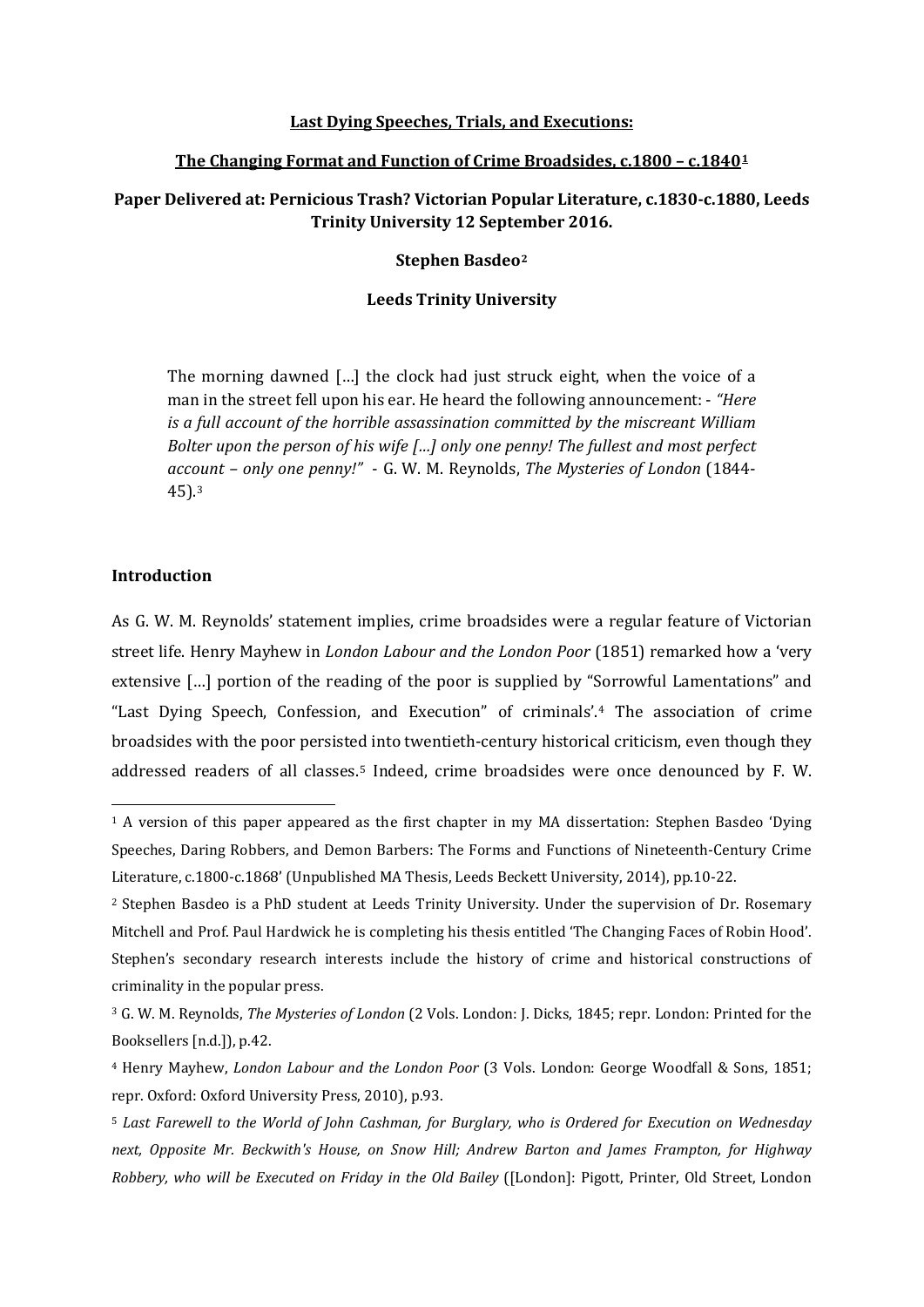Chandler as catering 'to the vulgar instincts of the vulgar many' and falling 'below the dignified historian's line'.[6](#page-1-0) Thankfully, academics such as Vic Gatrell, Andrea McKenzie, and Phillipe Chassaigne now recognise the value of these sources and what they can tell historians about constructions of criminality in the past.[7](#page-1-1) Yet even by modern scholars broadsides are usually written about as though they were unchanging, static pieces of literature. The digitisation of broadsides by Harvard Library School of Law and the National Library of Scotland, however, has been especially useful for the research presented in this paper which examines change over time in the content of broadsides; $8$  no longer are broadsides 'so widely scattered as to be reassembled for the purposes of study only at a cost of pains and patience out of all proportion to their apparent merit'.[9](#page-1-3) This paper analyses broadsides relating to property theft between c.1800 and .1840. It is best to focus upon one type of crime because others provoked different responses in the press: murder was a sin against God, whilst forgery was viewed essentially an act of treason. The argument of this paper is that subtle changes occurred in the format and content of crime broadsides reflected changing public attitudes to criminality, thus building upon an undeveloped statement by Peter Linebaugh in *The London Hanged* (1991) where he stated that 'there has hitherto been a tendency to overlook the changing nature of broadsides'.<sup>[10](#page-1-4)</sup> This paper will show how late eighteenth and early nineteenth-century broadsides reflect the Georgian attitude to criminality, in which a degree of sympathy is extended to the condemned felon. This paper then shows how the content gradually evolved and manifested a typically Victorian view of criminality, where empathy with the accused gradually disappeared in favour of emphasising the offender's guilt and just punishment through an increased focus upon the

<span id="page-1-1"></span><sup>7</sup> V. A. C. Gatrell, *The Hanging Tree: Execution and the English People, 1770-1868* (Oxford: Oxford University Press, 1994); Andrea McKenzie, *Tyburn's Martyrs: Execution in England, 1675-1775* (London: Continuum, 2007); Phillip Chassaigne, 'Popular Representations of Crime: The Crime Broadside – A Subculture of Violence in Victorian Britain?' *Crime, Histoire & Sociétés / Crime, History & Societies* 8: 2 (1999), 23-55.

 $\overline{a}$ 

<sup>[1817]).</sup> Harvard Library School of Law HOLLIS: 008108832; for example, 'Good people all a warning take' appears in this broadside and many others, implying that broadside publishers at least anticipated a wider readership for their wares.

<span id="page-1-0"></span><sup>6</sup> F. W. Chandler, *The Literature of Roguery* 2 Vols. (Cambridge: The Riverside Press, 1907), 1: 181

<span id="page-1-2"></span><sup>8</sup> Harvard Library School of Law *Dying Speeches and Bloody Murders: Crime Broadsides* [Internet << [http://broadsides.law.harvard.edu/faq.php Accessed 11 September 2016\]](http://broadsides.law.harvard.edu/faq.php%20Accessed%2011%20September%202016) & National Library of Scotland *Word on the Street* [Internet [<http://digital.nls.uk/broadsides/>](http://digital.nls.uk/broadsides/)Accessed 11 September 2016].

<span id="page-1-3"></span><sup>9</sup> Chandler, *The Literature of Roguery*, 1: 181.

<span id="page-1-4"></span><sup>10</sup> Peter Linebaugh, *The London Hanged: Crime and Civil Society in Eighteenth-Century England* (London: Penguin, 1991), p.89.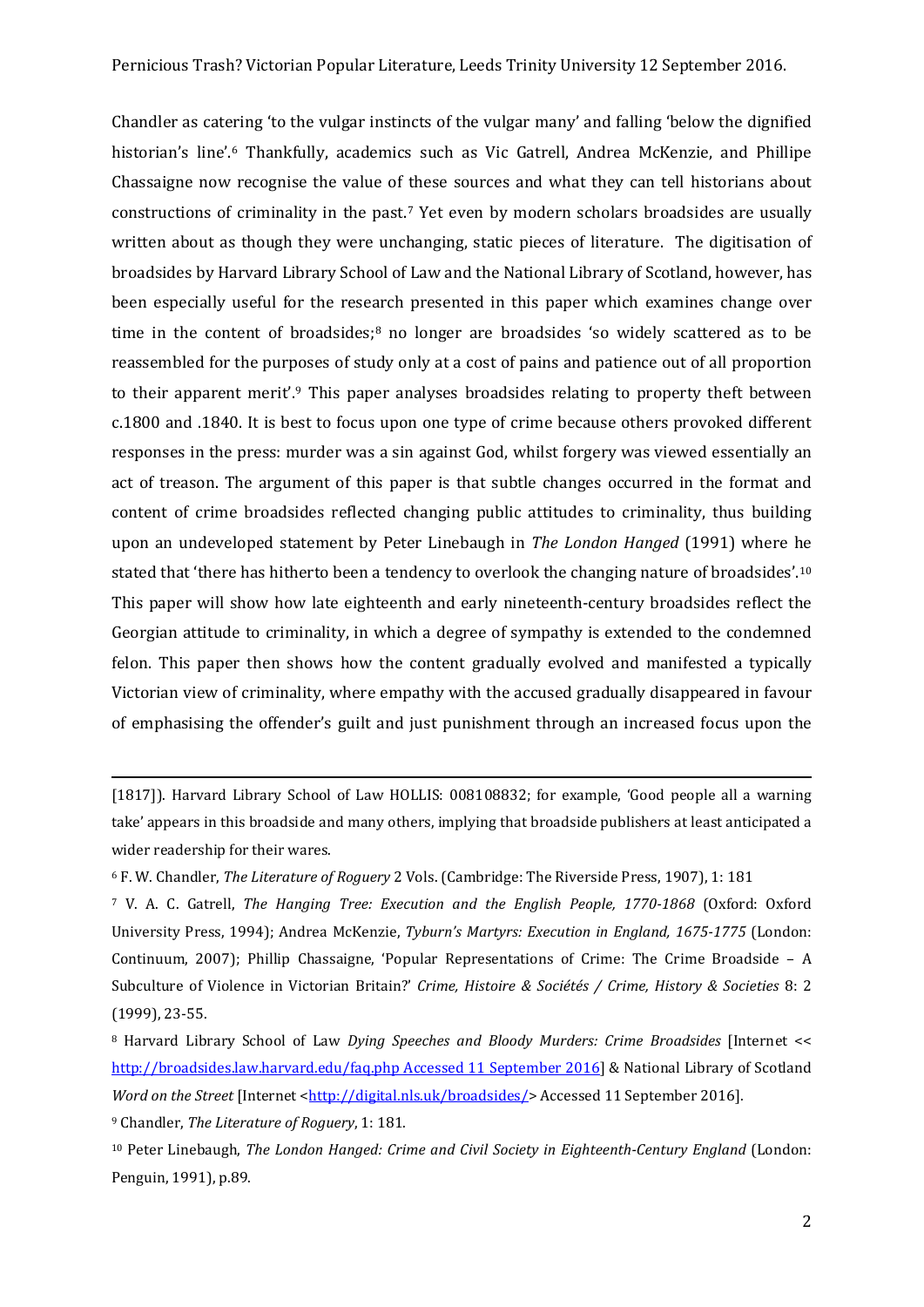Pernicious Trash? Victorian Popular Literature, Leeds Trinity University 12 September 2016.

victim and the trial.[11](#page-2-0) Hence 'Last Dying Speeches' gradually became the 'Trial and Execution' of a felon.

# **Context: Shifting Perceptions of Criminality during the Eighteenth and Nineteenth Centuries**

During the eighteenth century, criminals could come from a wide variety of social backgrounds. Criminal biographies such as Alexander Smith's *A Complete History of the Lives and Robberies of the Most Notorious Highwaymen* (1719) usually highlighted the fact that most criminals such as the highwayman Ned Bonnet were 'born of very good and reputable parents'.[12](#page-2-1) This was in order that, as Henry Fielding mused in a revised edition of *Jonathan Wild* (1743), the offenders ancestors 'might serve as a foil to himself'.[13](#page-2-2) Yet a criminal's family could be 'good and reputable' whether they were rich or poor. Social status had no bearing upon criminality because 'all men [were] equally tainted by original sin', hence 'criminals [were] not different in kind from other people, only in degree. Anyone might become a criminal.'[14](#page-2-3) Like Captain Macheath in *The Beggar's Opera* (1728), whose love of women and good living eventually brings him to the gallows, criminals were simply people with a tragic fatal flaw in their character, who had succumbed to their sinful inclinations.[15](#page-2-4) It is this idea that criminals could be 'everyman' which accounts for the sympathy extended to some felons in eighteenth-century criminal accounts.

The situation changed as the nineteenth century progressed, when the poor migrated to cities as a result of industrialisation and urbanisation. One effect of having so many people living in dire poverty in close proximity is that the areas where they do live become a natural breeding ground for crime. The early socialist writer Frederich Engels in *The Condition of the Working Class in England* stated that 'the incidence of crime has increased with the growth of the working-class population and there is more crime in Britain than in any other country in the world'.[16](#page-2-5) In the early Victorian press, then, references to 'professional criminals' and 'criminal

<span id="page-2-3"></span><sup>14</sup> Faller, *Turned to Account*, p.54.

<span id="page-2-0"></span><sup>11</sup> Lincoln B. Faller, *Turned to Account: The Forms and Functions of Criminal Biography in Late Seventeenthand Early Eighteenth-Century England* (Cambridge: Cambridge University Press, 1987), p.54.

<span id="page-2-1"></span><sup>12</sup> Alexander Smith, *A Complete History of the Lives and Robberies of the Most Notorious Highwaymen* ed. by Arthur Heyward (3 Vols. London: J. Morphew, 1719; repr. London: Routledge, 1933), p.56.

<span id="page-2-2"></span><sup>13</sup> Henry Fielding 'Jonathan Wild' in *The Works of Henry Fielding* 12 Vols. (London, 1743; repr. London: J. Bell, 1775), 5: 4.

<span id="page-2-4"></span><sup>15</sup> John Brewer, *The Pleasures of the Imagination: English Culture in the Eighteenth Century* 2nd Edn. (London: Routledge, 2013), p.351.

<span id="page-2-5"></span><sup>16</sup> Frederich Engels*, The Condition of the Working Class in England* (1848 repr. London: Penguin, 2009).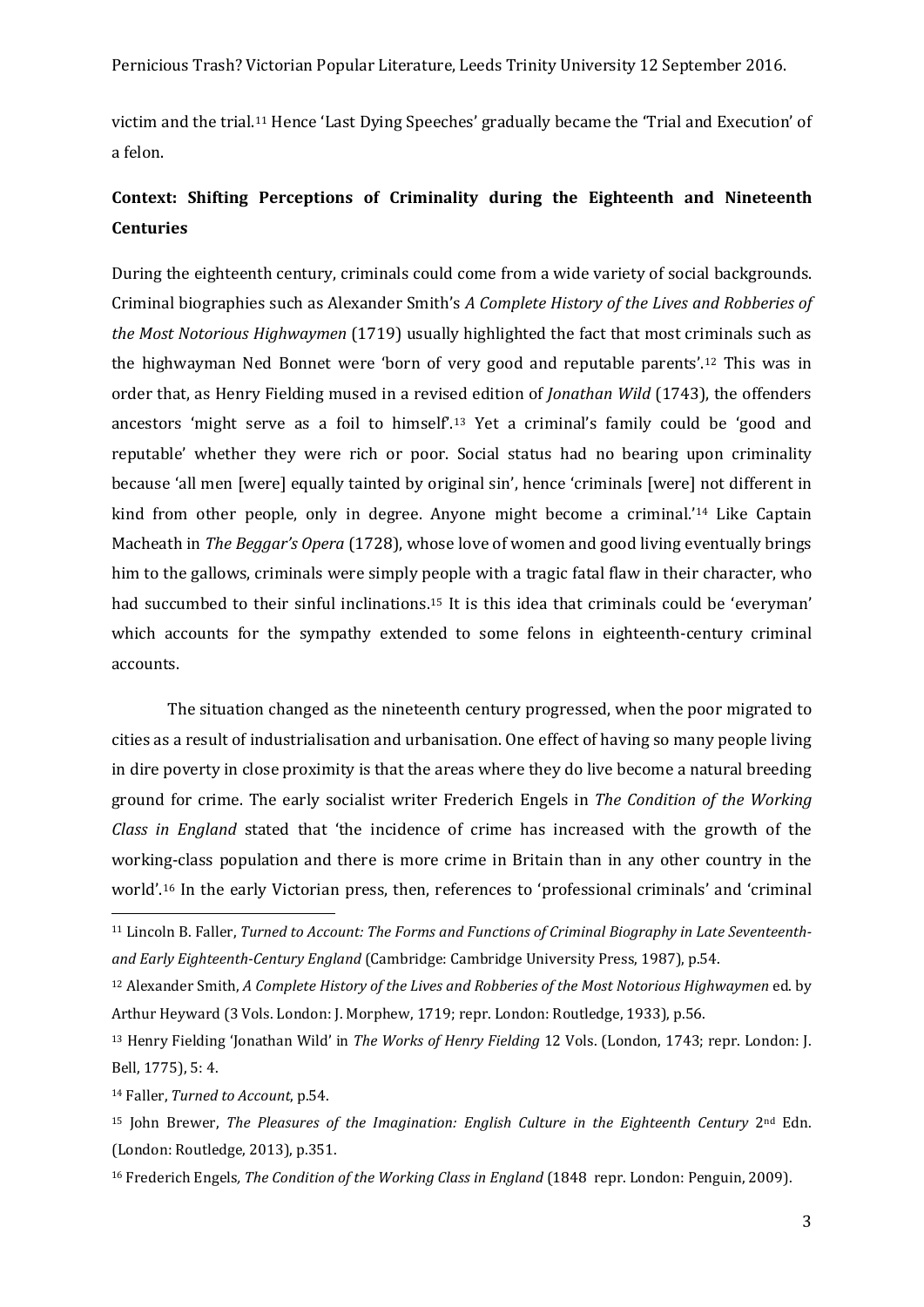classes' began to appear. This type of offender is represented, for example, by men such as Bill Sikes and Fagin in Dickens' *Oliver Twist* (1838), who inhabit an 'underworld' peopled by other ominous creatures. Thus the Victorian elites began to believe that there was a "criminal class", drawn from its poorest ranks, who was responsible for the majority of crime. in other words, there was now a sociological explanation for criminality. Criminals were no longer dashing highwaymen such as James Maclean, or lovable rogues such as Jack Sheppard. Instead they were largely portrayed as desperate and wicked fellows.

### **Broadside Images**

The public execution of criminals by hanging was a common occurrence in Britain. For example, a Londoner born in 1780 would have had the opportunity to witness four hundred hangings by 1840.[17](#page-3-0) Early broadsides usually contained a crude woodcut of a man being hanged, or the moment that they were 'launched into eternity'. These woodcuts did not depict the actual felon from the text, however, because they were stock images that were often reused on several occasions. The same woodcut, for instance, is used by the Leicestershire-based publisher, Martin, to depict the hanging of both Thomas Wilcox at Nottingham in 1820,[18](#page-3-1) and of William Oldfield at Bradford also in 1820.[19](#page-3-2)

To a modern reader these images appear macabre. Precisely what individuals during the nineteenth century felt upon seeing such images may never be known. Gatrell does speculate, however, upon what contemporaries may have thought, arguing that they were 'totemic artefacts […] symbolic substitutes for the experiences watched […] mementoes of events whose psychic significance was somehow worth reifying'.[20](#page-3-3) Gatrell further hints that the images may have allayed readers' fears regarding their own mortality, making them inwardly thankful that they were not upon the scaffold themselves.<sup>[21](#page-3-4)</sup> The further emotion that may have been elicited by the crude and macabre woodcuts is sympathy. Sympathy can be extended to a man depicted in the moment of dying upon the gallows, a point raised recently by Rachel Hall in her research

<span id="page-3-0"></span><sup>17</sup> Gatrell, *The Hanging Tree*, p.32.

<span id="page-3-1"></span><sup>18</sup> *Account of the Life, Character and Behaviour of T. Wilcocks, Who was Executed this Day, March 29th, 1820, on Nottingham Gallows, for Highway Robbery* ([Leicester]: Re-printed by Martin, Leicester [1820]). Harvard Library School of Law HOLLIS: 009799979.

<span id="page-3-2"></span><sup>19</sup> *The Full Confession and Execution of William Oldfield, Innkeeper, of Bradford, Yorkshire, Who Suffered on Thursday Last, July 27, 1820, at York for the Murder of his Wife Mary Oldfield* ([Leicester]: Re-printed by Martin, Leicester [1820]). Harvard Library School of Law HOLLIS: 009799658.

<span id="page-3-3"></span><sup>20</sup> Gatrell, *The Hanging Tree*, p.175.

<span id="page-3-4"></span><sup>21</sup> Gatrell, *The Hanging Tree*, p.243.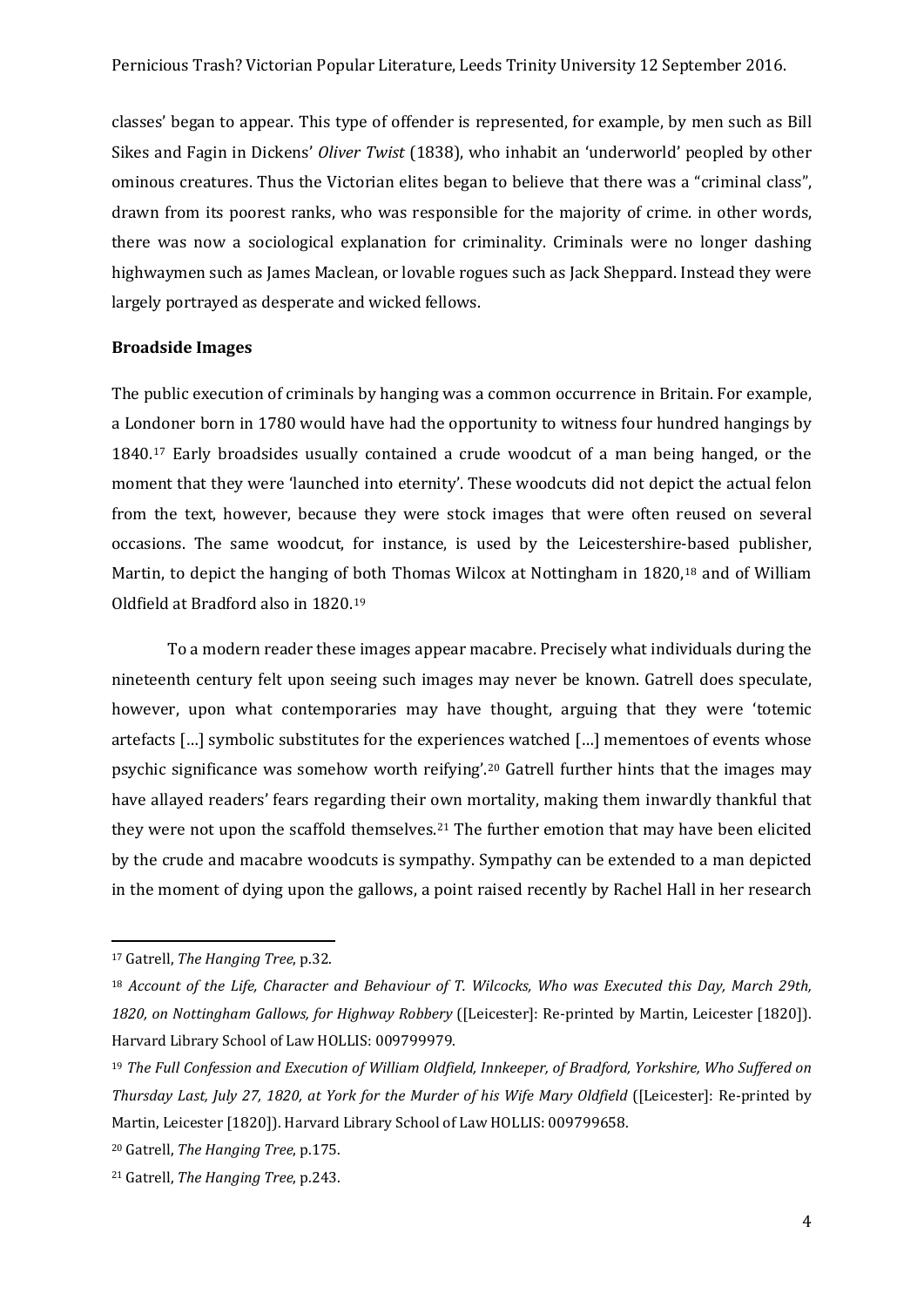on American outlaws in visual culture.<sup>22</sup> But by the 1820s broadside images began to become more detailed, and many were including images of the crime being perpetrated. For example, the only image included upon the broadside detailing the Epsom Murder and Highway Robbery in 1834 committed by Charles Cottrell is literally of the victim's brains being blown out.[23](#page-4-1) Sympathy can easily be extended to a man about to die, but it is harder to empathise with a person who is depicted as committing a brutal criminal act.[24](#page-4-2)

### **Headline and Text**

 $\overline{a}$ 

Broadside images alone are not sufficient to illustrate the argument of this paper because some obscure publishers were reusing eighteenth-century woodcuts as late as the 1860s,<sup>[25](#page-4-3)</sup> thus it is better to concentrate upon changes in the textual content of broadsides. Headlines usually followed a similar formula of words. For example, there is *The Last Speech, Confession, and Dying Words of James Dormand* in 1793.[26](#page-4-4) Similarly, nine years later there was *The Last Dying Speech and Confession of Ferdinando Davis, Who was Executed at Nottingham on Wednesday 31st March*  1802 (1802).<sup>[27](#page-4-5)</sup> Broadsides recounted what their respective titles advertised: an account of the life of the criminal, their dying speech and last moments. A great deal of continuity is apparent in these late eighteenth-century and early nineteenth-century broadsides with the way that earlier criminal biographies presented their accounts of criminals' early lives. For example, James Dormand was born to 'honest and respectable parents'.[28](#page-4-6) The same goes for the highway

<span id="page-4-0"></span><sup>22</sup> Rachel Hall, *Wanted: The Outlaw in American Visual Culture* (Charlottesville, VA: University of Virginia Press, 2009), p.37.

<span id="page-4-1"></span><sup>23</sup> *The Latest Particulars: The Epsom Murder and Highway Robbery: Committed, as Supposed to be, by Two Ruffians, on Mr. John Richardson, Farmer of Bletchingly, Who was Robbed, and Barbarously and Inhumanly Murdered about Half-Past Six O'Clock in the Evening of Wednesday the 26th of February 1834, on his Return Home from Epsom Market* ([n.p.] [n.pub.], 1834). Harvard Library School of Law HOLLIS: 007076646.

<span id="page-4-2"></span><sup>24</sup> Rosalind Crone, *Violent Victorians: Popular Entertainment in Nineteenth-Century London* (Manchester: Manchester University Press, 2012), p.107; the representation of such violent acts, naturally, was also a part of the increasing demand on the part of nineteenth-century audiences for violent entertainment.

<span id="page-4-3"></span><sup>&</sup>lt;sup>25</sup> Life, Trial, Sentence, and Execution of Catherine Wilson, for the Murder of Mrs. Soames ([London]: Taylor, Printer, 93, Brick Lane Spitalfields, [ca. 1862]). Harvard Library School of Law HOLLIS: 008120856.

<span id="page-4-4"></span><sup>26</sup> *The Last Speech, Confession, and Dying Words of James Dormand, Who was Execute [sic'] at Perth, on Friday 31st May 1793 for Highway Robbery* ([n.p.] [n.pub], 1793). National Library of Scotland, Shelfmark 6.314(31).

<span id="page-4-5"></span><sup>27</sup> *The Last Dying Speech and Confession of Ferdinando Davis, Who was Executed at Nottingham on Wednesday 31st March 1802* ([Leicester]: Throsby, Printer, Leicester, [1802]). Harvard Library School of Law HOLLIS: 009799953.

<span id="page-4-6"></span><sup>28</sup> *The Last Speech, Confession, and Dying Words of James Dormand*.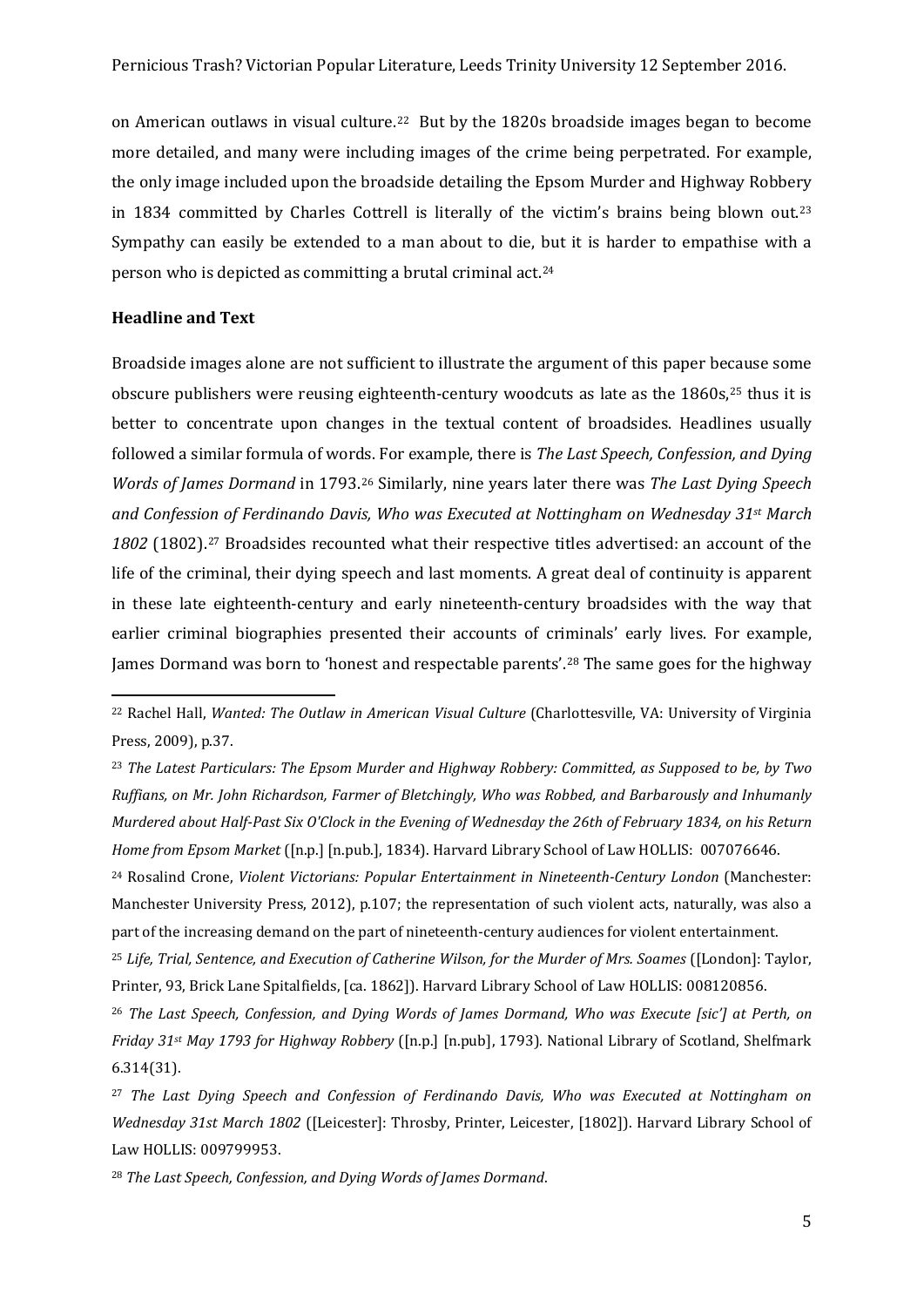# Pernicious Trash? Victorian Popular Literature, Leeds Trinity University 12 September 2016.

robber Thomas Hopkinson who was executed at Derby in 1819. Born of 'respectable' parentage but:

He formed an intercourse with abandoned companions, and commenced that profligate career which brought him to his untimely end […] his whole time was spent in the perpetration of almost every species of vice. The petty pilferings in which he first engaged, gradually, led him on to bolder offences: his mind became so familiarized with guilt, that he seemed scarcely sensible of its depravity; and thus, in the natural progress of iniquity, he was led on till he was "driven away with his wickedness".[29](#page-5-0)

That account is reminiscent of a 1724 account of the life of Jack Sheppard (1702-1724) who was said to have first turned to crime after having associated with the prostitute Edgeworth Bess, thereafter committing a string of robberies.[30](#page-5-1) As already stated, in the eighteenth century all people were assumed to be capable of crime because everybody was guilty of original sin, and therefore anyone might become a criminal. A person usually became a criminal when they began committing small sins, such as the pilfering of farthings and marbles, and this gradually led them on to bolder offences.<sup>[31](#page-5-2)</sup>

Yet by the 1820s broadsides began to include a mention of the trial in both the headline and the body of the text. They began to carry titles such as *Trial and Sentence*,[32](#page-5-3) or, as in the case of the burglar William Harley in 1836, *The Life, Trial, and Awful Execution of William Harley for the Chipstead Burglary*.[33](#page-5-4) These later broadsides contained a very brief account of the life of the criminal. Indeed, all that is said of Charles Cottrell, the perpetrator of the Epsom robbery cited above, is that he was 'known to be a desperate fellow', thus associating him with the poor and dispossessed, or the criminal or dangerous classes.[34](#page-5-5) The depiction of the trial in the main body of the text would have left readers in no doubt as to the felon's guilt. James Mitchell and John Sharp in 1825, for example, are depicted as being *unequivocally* guilty because 'after a few

<span id="page-5-0"></span><sup>29</sup> *The Life and Execution of Thomas Hopkinson, Jun.: Who Suffered this Day on the New Drop, in Front of the County Gaol, Derby, for Highway Robbery* ([Derby]: G. Wilkins, Printer, Queen Street, Derby [1819]). Harvard Library School of Law HOLLIS: 005949713.

<span id="page-5-1"></span><sup>30</sup> Anon. 'The History of the Remarkable Life of John Sheppard' in *Defoe on Sheppard and Wild* ed. by Richard Holmes (London: Harper, 2004), pp.5-6.

<span id="page-5-2"></span><sup>31</sup> McKenzie, *Tyburn's Martyrs*, p.59.

<span id="page-5-3"></span><sup>32</sup> *Trial and Sentence: A Full and Particular Account of the Trial and Sentence of James Mitchell and John Sharp* ([n.p.] [n.pub.], 1825). National Library of Scotland. F.3.A.13(99)

<span id="page-5-4"></span><sup>33</sup> *Life, Trial, and Awful Execution of William Harley, for the Chipstead Burglary at Horsemonger Lane Gaol, Old Montague Street, Whitechapel* (London: Carpue, Printer [1836]). Harvard Library School of Law HOLLIS: 007053667.

<span id="page-5-5"></span><sup>34</sup> *The Latest Particulars: The Epsom Murder and Highway Robbery.*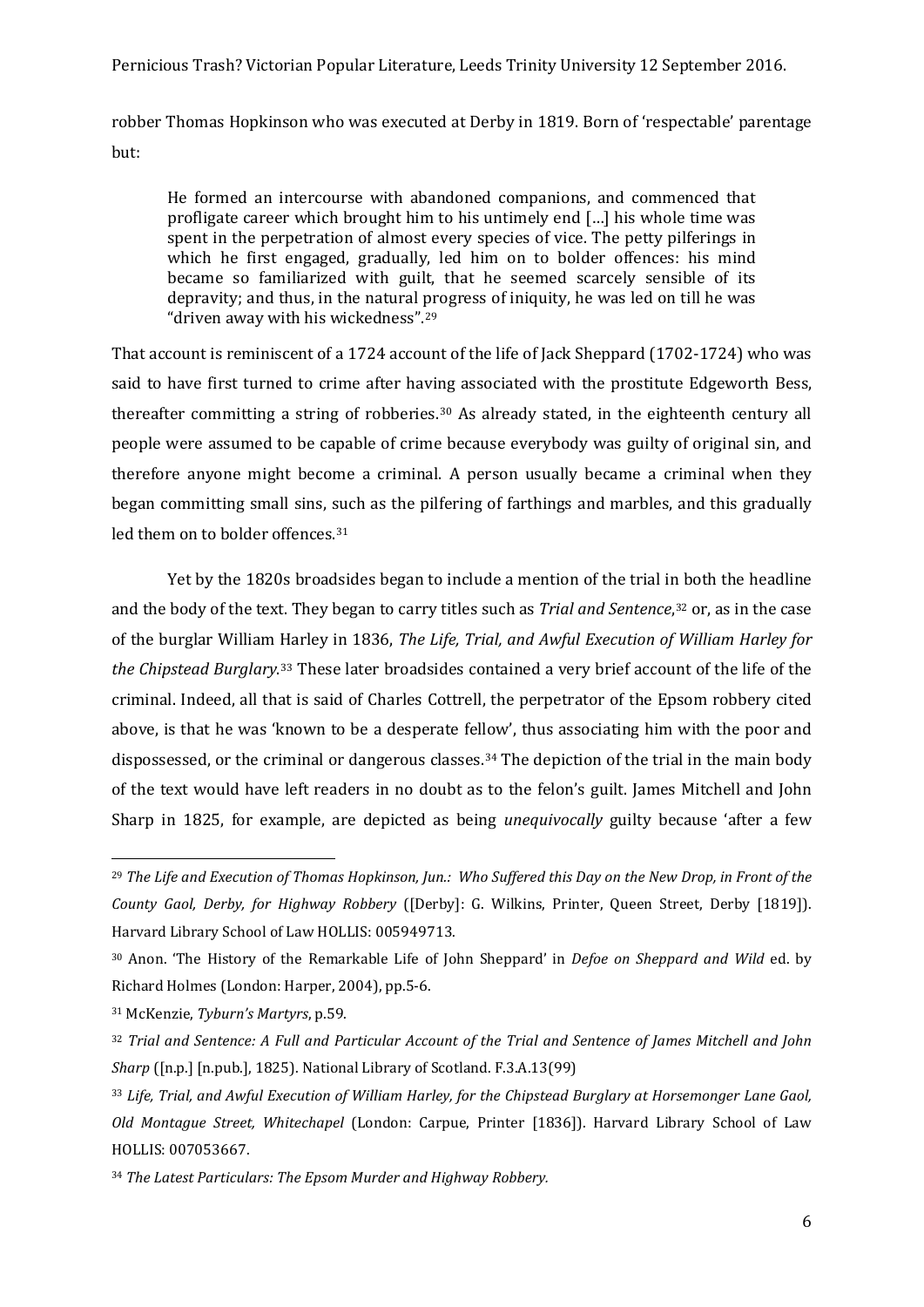minutes' absence, [the jury] returned a *viva voce* verdict, finding the pannels [sic] guilty'.[35](#page-6-0) That is a very simplistic representation of the facts involved: Mitchell and Sharp committed a heinous crime, had been found guilty by a jury of their peers, and sentenced to death. Justice had been served. The inclusion of the trial served an important function when many people's exposure to the workings of the judicial process would have been rare. It included people into the judicial sphere, and with the gradual focus upon the victim in the text, the trial allowed 'the whole community to unite against the criminal'.[36](#page-6-1)

Michel Foucault states that public executions during the eighteenth century, and their representation in print, effectively shamed both the executioner (the state) and the condemned. But when publicity shifts to the trial, and to the sentence, the execution of a criminal becomes something that justice is ashamed of but deems necessary to impose upon the condemned criminal for breaking the social contract.[37](#page-6-2) Changing sensibilities and the rise of respectability during the nineteenth century meant that by the 1820s and 1830s the highwaymen depicted on broadsides were not the semi-glamorised and heroic individuals that they had been in the eighteenth century (unless they were historic, of course, as in William Harrison Ainsworth's novels). Instead they were simply felons who were deserving of their fate. While Charles Dickens (1812-1870) may have criticised public executions for their effect upon the morality of the spectators, he never argued that these men *should not* be executed, and in the latter part of his life he declared that 'I should be glad to abolish both [public executions and capital punishment] if I knew what to do with the Savages of civilization. As I do not, I would rid Society of them.'[38](#page-6-3)

One aspect of broadsides which appears to have remained constant was the moment that the criminal was 'launched into eternity', which was a common phrase to appear on broadsides. Other such phrases include burglars such as Thomas Boggington and Thomas Francis who in 1813 'met their awful fate'.[39](#page-6-4) Being 'launched into eternity' through hanging was

<span id="page-6-0"></span><sup>35</sup> *Trial and Sentence: A Full and Particular Account of the Trial and Sentence of James Mitchell and John Sharp.*

<span id="page-6-1"></span><sup>36</sup> Chassaigne, Popular Representations of Crime, p.40.

<span id="page-6-2"></span><sup>37</sup> Michel Foucault, *Discipline and Punish: The Birth of the Prison System* Trans. by A. Sheridan 2nd Edn. (London: Penguin, 1977), p.9.

<span id="page-6-3"></span><sup>38</sup> Charles Dickens cited in Michael Fraser, *Charles Dickens: A Life Defined by Writing* (New Haven: Yale University Press, 2009), p.249.

<span id="page-6-4"></span><sup>39</sup> *The Trial and Execution, of Thos. Boggington, Sen., Thomas Francis, Thomas Norman, William Hasledon, alias Samuel Moss, for Burglaries; and Luke Marin, for Coining, who Suffered Death, this Morning, at the*